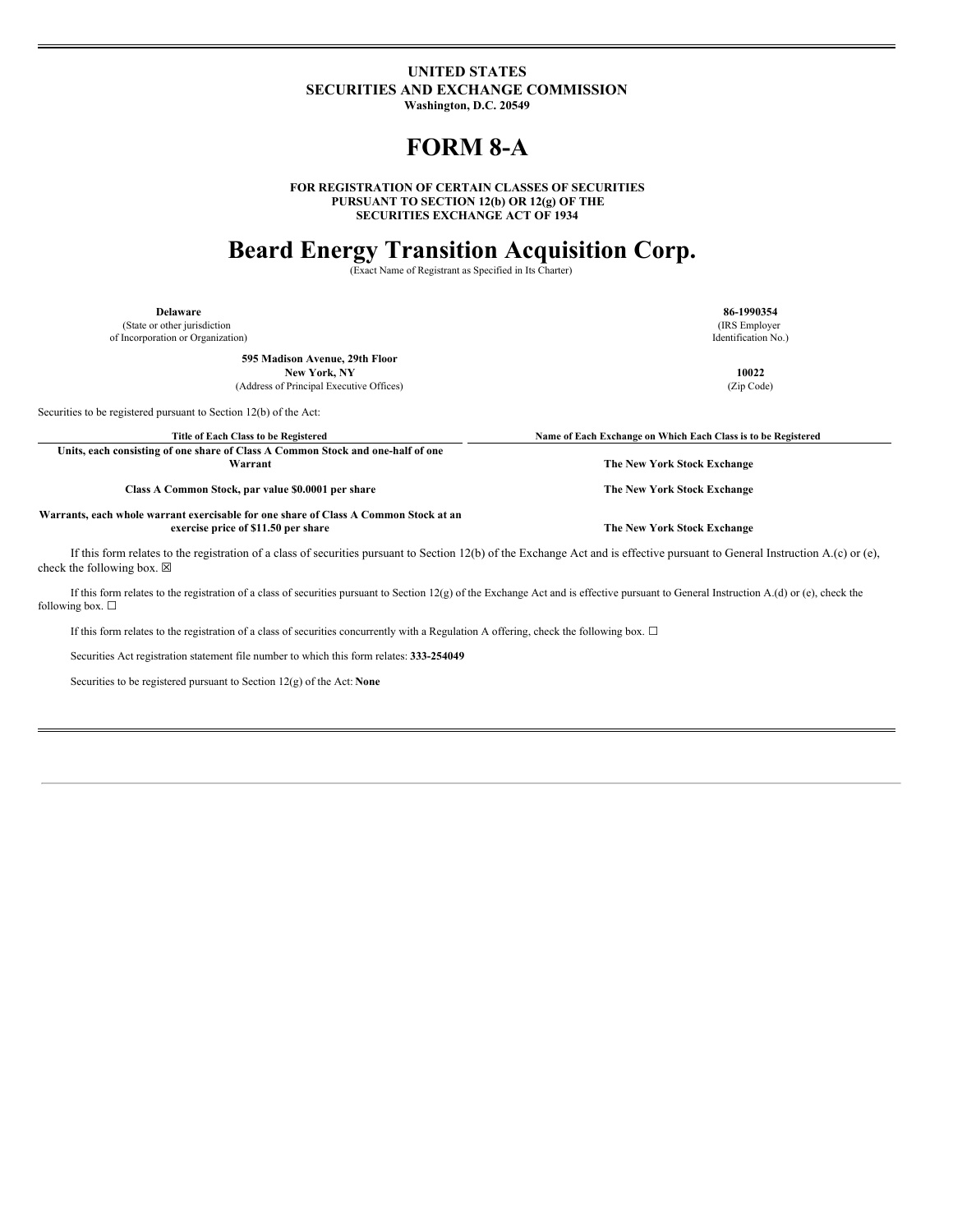#### **Item 1. Description of Registrant's Securities to be Registered.**

The securities to be registered hereby are units, Class A common stock, par value \$0.0001 per share, and warrants to purchase Class A common stock of Beard Energy Transition Acquisition Corp. (the "Registrant"). The description of the units, Class A common stock and warrants set forth under the heading "Description of Securities" in the Registrant's prospectus forming part of its Registration Statement on Form S-1 (File No. 333-254049), originally filed with the Securities and Exchange Commission on March 9, 2021, as thereafter amended and supplemented from time to time (the "Registration Statement") to which this Form 8-A relates is incorporated by reference herein. Any form of prospectus or prospectus supplement to the Registration Statement that includes such descriptions and that are subsequently filed are hereby also incorporated by reference herein.

#### **Item 2. Exhibits.**

The following exhibits have been filed as exhibits to the Registration Statement, as amended, and are incorporated herein by reference:

| <b>Exhibit</b><br><b>Number</b> | <b>Description</b>                                                                                                                                                                                                                                                                                         |  |
|---------------------------------|------------------------------------------------------------------------------------------------------------------------------------------------------------------------------------------------------------------------------------------------------------------------------------------------------------|--|
| 3.1                             | Certificate of Incorporation of the Registrant (incorporated by reference to Exhibit 3.1 filed with the Registrant's Registration Statement on Form S-1<br>(File No. 333-254049), filed with the Securities and Exchange Commission on March 9, 2021).                                                     |  |
| 3.2                             | Certificate of Amendment to the Certificate of Incorporation of the Registrant (incorporated by reference to Exhibit 3.2 filed with the Registrant's<br>Registration Statement on Form S-1 (File No. 333-254049), filed with the Securities and Exchange Commission on March 9, 2021).                     |  |
| 3.3                             | Form of Amended and Restated Certificate of Incorporation (incorporated by reference to Exhibit 3.3 filed with the Registrant's Registration Statement on<br>Form S-1 (File No. 333-254049), filed with the Securities and Exchange Commission on November 12, 2021).                                      |  |
| 3.4                             | Amended and Restated Bylaws (incorporated by reference to Exhibit 3.4 filed with the Registrant's Registration Statement on Form S-1 (File No. 333-<br>254049), filed with the Securities and Exchange Commission on March 9, 2021).                                                                       |  |
| 4.1                             | Specimen Unit Certificate (incorporated by reference to Exhibit 4.1 filed with the Registrant's Registration Statement on Form S-1 (File No. 333-254049),<br>filed with the Securities and Exchange Commission on October 22, 2021).                                                                       |  |
| 4.2                             | Specimen Class A Common Stock Certificate (incorporated by reference to Exhibit 4.2 filed with the Registrant's Registration Statement on Form S-1<br>(File No. 333-254049), filed with the Securities and Exchange Commission on October 22, 2021).                                                       |  |
| 4.3                             | Specimen Public Warrant Certificate (incorporated by reference to Exhibit 4.3 filed with the Registrant's Registration Statement on Form S-1 (File No.<br>333-254049), filed with the Securities and Exchange Commission on October 22, 2021).                                                             |  |
| 4.4                             | Specimen Private Warrant Certificate (incorporated by reference to Exhibit 4.4 filed with the Registrant's Registration Statement on Form S-1 (File No.<br>333-254049), filed with the Securities and Exchange Commission on September October 22, 2021).                                                  |  |
|                                 | Form of Public Warrant Agreement between Continental Stock Transfer & Trust Company and the Registrant (incorporated by reference to Exhibit 4.5<br>filed with the Registrant's Registration Statement on Form S-1 (File No. 333-254049), filed with the Securities and Exchange Commission on October 22, |  |
| 4.5                             | $2021$ ).<br>Form of Private Warrant Agreement between Continental Stock Transfer & Trust Company and the Registrant (incorporated by reference to Exhibit 4.6                                                                                                                                             |  |
| 4.6                             | filed with the Registrant's Registration Statement on Form S-1 (File No. 333-254049), filed with the Securities and Exchange Commission on November<br>$12, 2021$ ).                                                                                                                                       |  |

2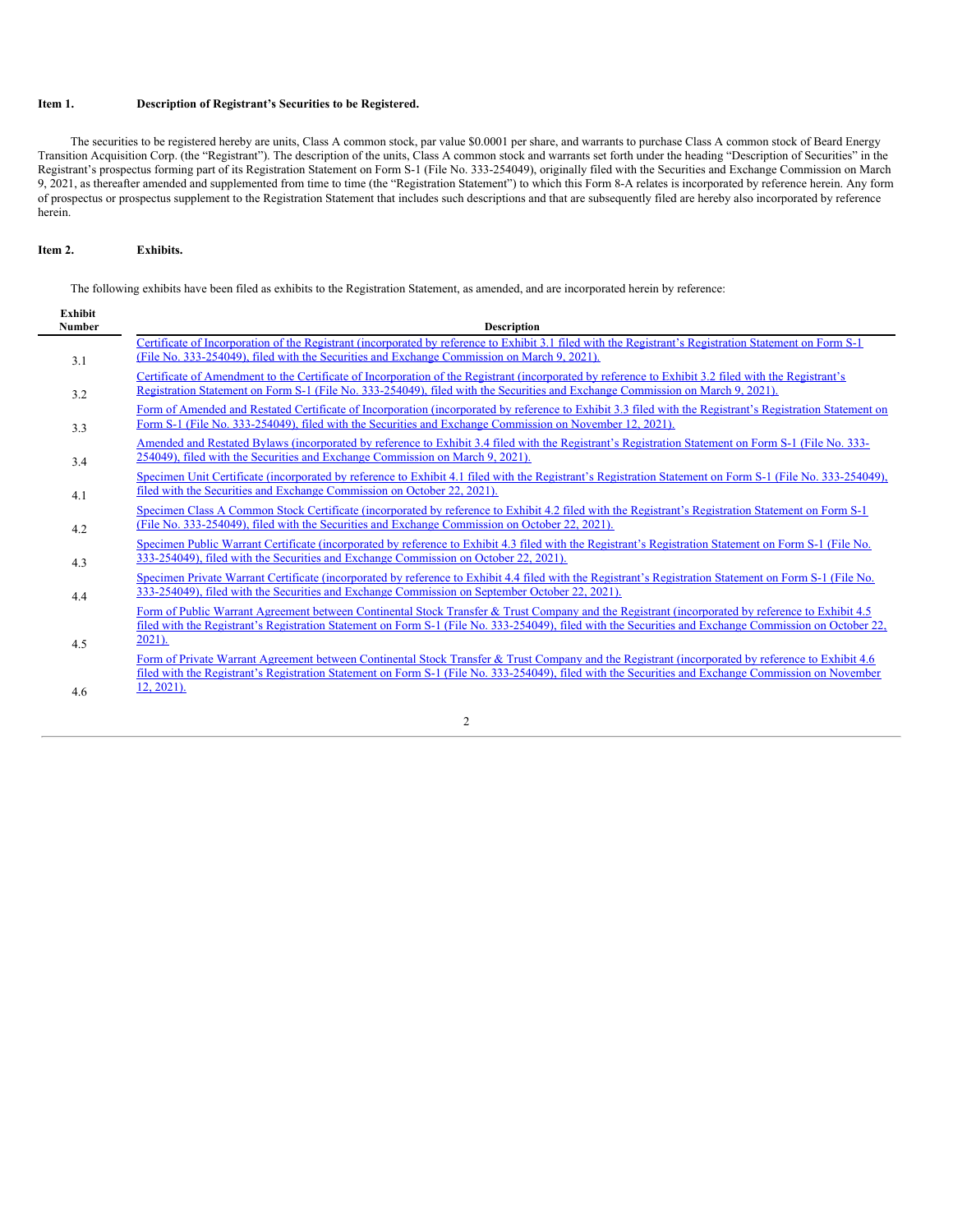| ۰.<br>om, |
|-----------|
|           |

| <b>Number</b> | <b>Description</b>                                                                                                                                         |
|---------------|------------------------------------------------------------------------------------------------------------------------------------------------------------|
|               | Form of Investment Management Trust Agreement between Continental Stock Transfer & Trust Company and the Registrant and Opco (incorporated by              |
|               | reference to Exhibit 10.3 filed with the Registrant's Registration Statement on Form S-1 (File No. 333-254049), filed with the Securities and Exchange     |
| 10.1          | Commission on October 22, 2021).                                                                                                                           |
|               | Form of Registration Rights Agreement among the Registrant, Beard Energy Transition Acquisition Sponsor LLC and the other parties thereto                  |
|               | (incorporated by reference to Exhibit 10.4 filed with the Registrant's Registration Statement on Form S-1 (File No. 333-254049), filed with the Securities |
| 10.2          | and Exchange Commission on June 15, 2021).                                                                                                                 |
|               | Form of Second Amended and Restated Limited Liability Company Agreement of Opco (incorporated by reference to Exhibit 10.11 filed with the                 |
| 10.3          | Registrant's Registration Statement on Form S-1 (File No. 333-254049), filed with the Securities and Exchange Commission on October 22, 2021).             |
|               |                                                                                                                                                            |